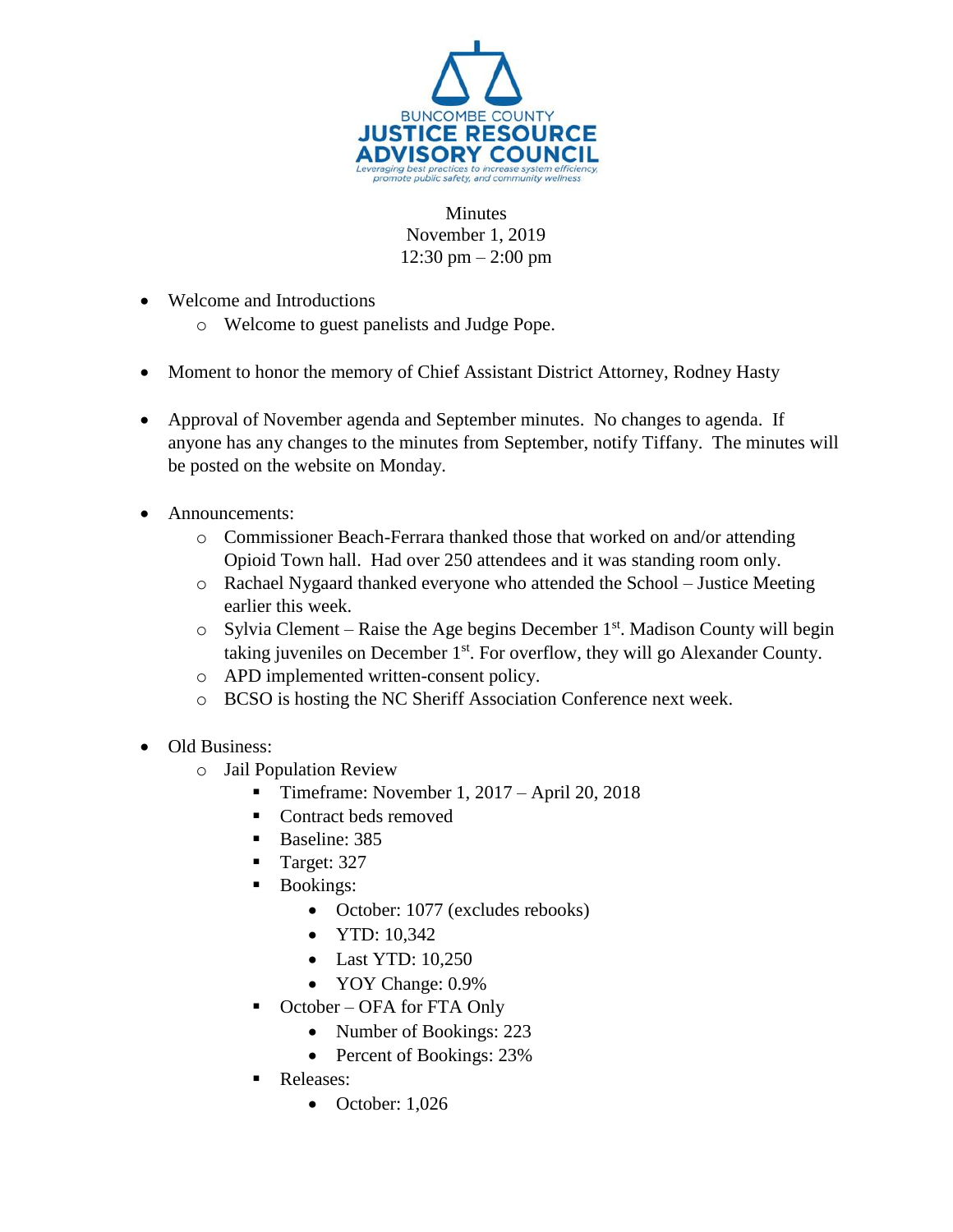

- Average Pretrial LOS
	- October: 15.8 days (excludes those released after processing)
- 78% of October releases spent 7 days or less in the detention facility
- Average daily population increasing at end of summer is a typical pattern.
- Continue to see slight increase in bookings
- 23% of bookings in October had an OFA for Failure to Appear no other chargers
- **Pretrial ALOS dropped by two days from September to October**
- Currently doing forecasting for data
	- Is using historical data from January 2014 to date
- November forecasted at 441, which is a decrease over last November
- Average of 4.2% decrease forecasted
- **Female population remain steady**
- The forecast for people of color is trending upwards
- **Predictions do not yet include the impacts we expect to see with** implemented grant initiatives.
- Staff will add a line in the future for population growth in the county.
- Vivian and Lee will have some calculations for the next meeting that addresses the impact of the grant-related activities.
- o Safety and Justice Challenge
	- Tiffany provided updates for the 7 SJC strategies.
		- 1. Deflection citations and summons on hold
		- 2. Diversion
			- a. Safe Beds on hold.
			- b. Familiar Faces Enhancement
		- 3. Enhancing Pretrial
			- a. Hiring Pretrial Screeners
			- b. Implementing PSA late January
		- 4. Case Processing
			- a. SJC ADA and APD Cases in custody
			- b. Court Reminder Card
			- c. Prioritizing Court Efficiency Tactics
		- 5. Data Utilization
		- 6. Community Engagement
			- a. PSA Community Meeting
			- b. Big Ivy Listening Session Report Out
			- c. Pisgah View Listening Session
		- 7. Racial Equity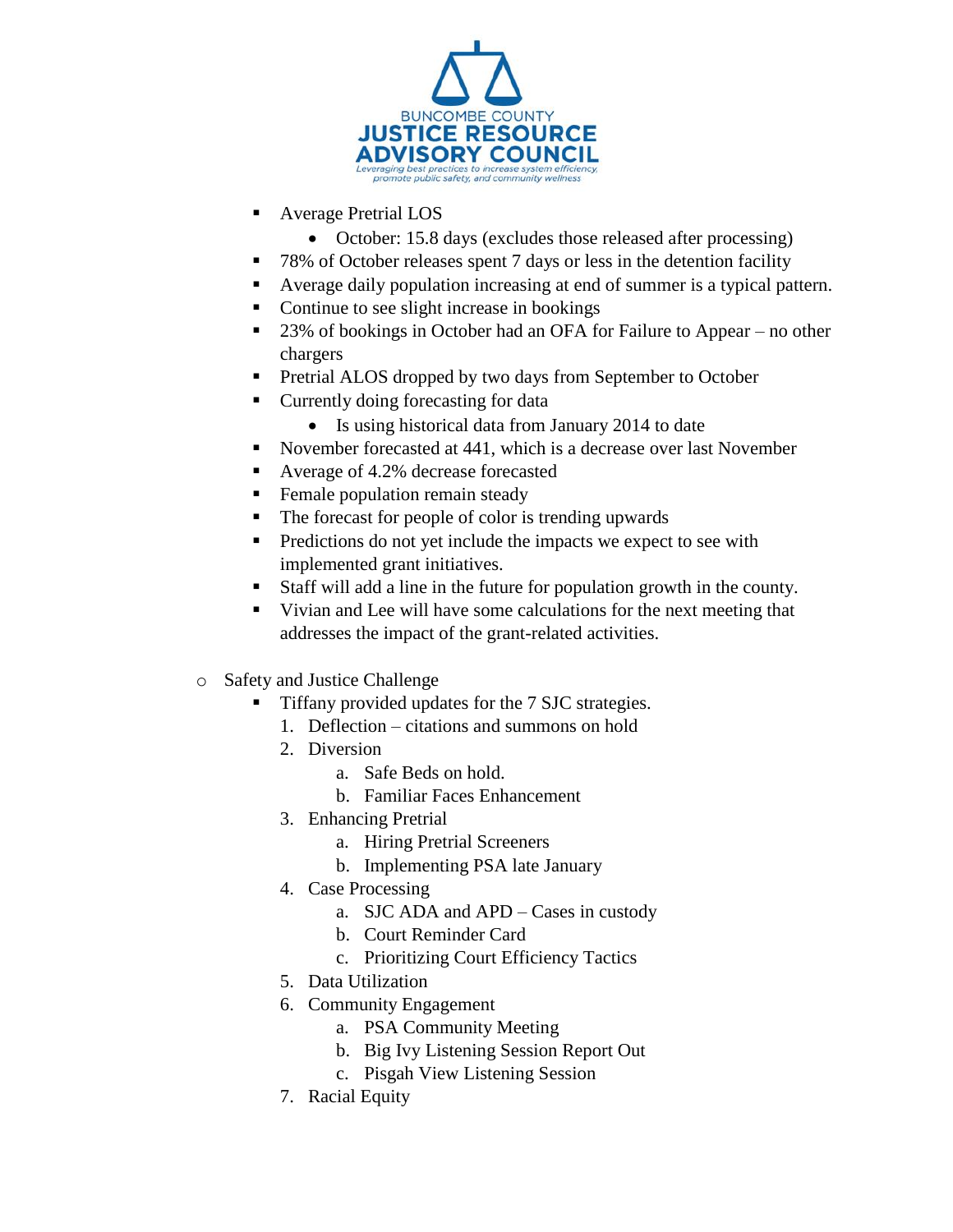

- a. Meeting Next Tuesday at 12:30 pm
- b. Training Exercise and Data Review
- Tiffany provided a budget update for end of year 1.
- SAVE THE DATE: November  $13<sup>th</sup>$  from 12:00-2:00 pm Safety and Justice Challenge Summit. Please RSVP to Vivian's invite.
- New Business
	- o Restorative Justice Presentation and Discussion
		- Kyle Garrett, School Partnerships Manager, United Way
		- Jim Lewis, Principal at Owen Middle School
		- Karen Thompson for April Dockery, School Counselor at Asheville Middle School
		- Jon Powell, Restorative Justice Clinic, Campbell University School of Law
	- o Restorative Practices are a system of principles and processes that build and sustain a culture of respect, responsibility and accountability. Restorative Practices emphasize the importance of trusting relationships as central to building community and the importance of repairing relationships when harm has occurred.
	- o Restorative Practices are grounded in the traditions of indigenous cultures around the world that underscore the value of respect, compassion, dignity and inclusion of all members of the community. Everyone is an equal member of the community and everyone has a contribution to make.
	- o Building and Sustaining Trusting Relationships
	- o Repairing Relationships and Restoring Community
	- $\circ$  Currently in Phase I Relationship building
- Questions and Answers:
	- o How did you become involved in Buncombe County?
		- Through the Johnnie Rush/Chris Hickman Case. Process is ongoing with goal to address both harm to Rush as well as harm to the community. John Powell is currently working with community members to understand harm to community and explore ways to repair the harm.
	- o What is the process long-term and as a whole?
		- That will be up to the community leaders. Hope is for a task force to be created.
	- o Recommendations and thoughts on delivered approach for task force:
		- Task force is a collaboration between Justice System and Law School. Could use similar knowledge here.
	- o Kyle Have you been introduced to Melissa Enclade who runs the Juvenile Misdemeanor Diversion Program?